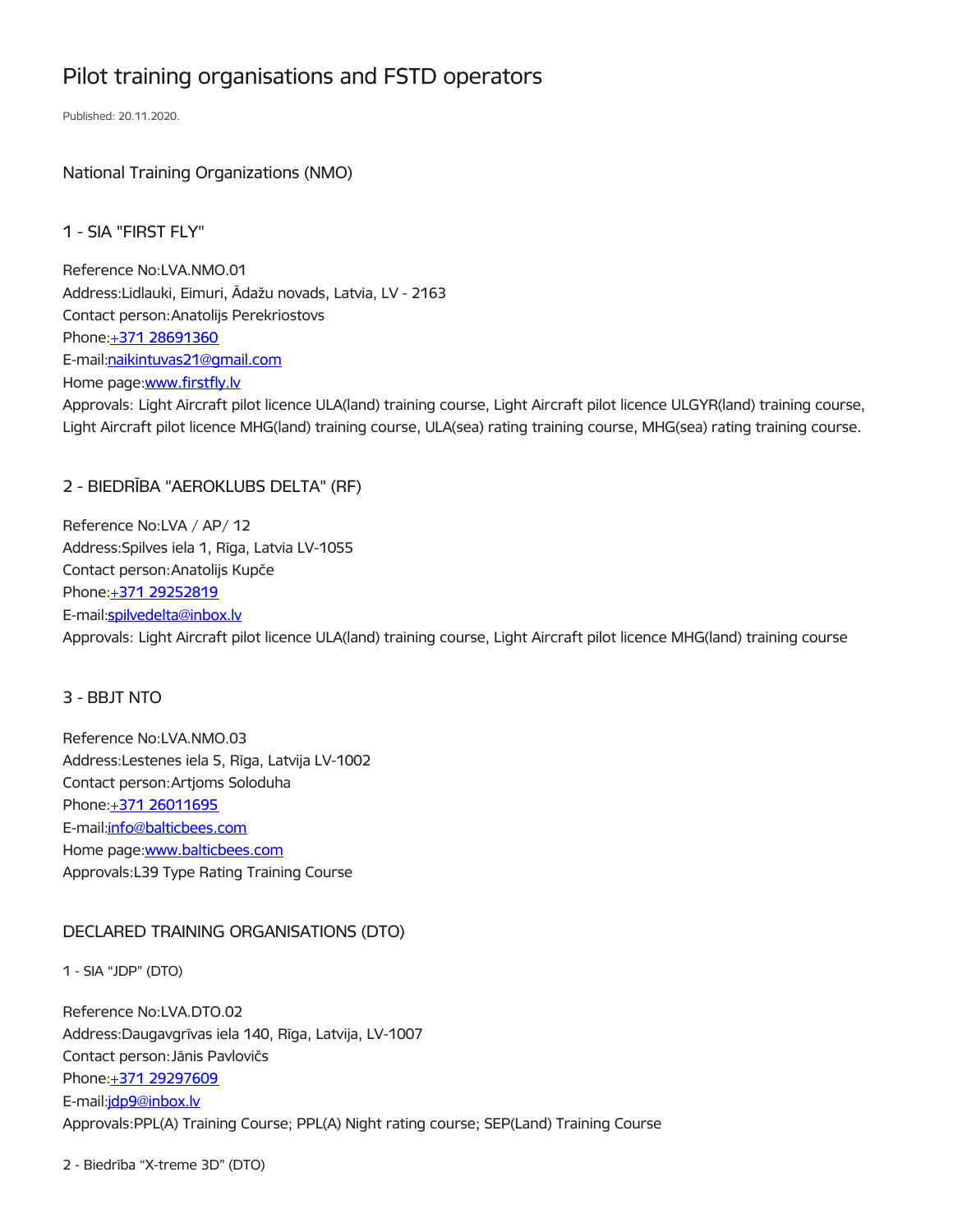Reference No:LVA.DTO.03 Address:Ikšķiles nov., Ikšķile, Daglīšu iela 16, LV-5052 Contact person:Arnis Riekstiņš Phone:+371 [26218018](tel:+371%2026218018) E-mail[:xtreme3d.lv@gmail.com](mailto:xtreme3d.lv@gmail.com) Approvals:Aerobatic Rating Training Course (Aeroplanes)

3 - Sky Amazons (DTO)

Reference No:LVA.DTO.04 Address: Dzelzavas iela 117, Rīga, LV-1021 Contact person: Inga Ūle Phone: +371 [26453686](tel:+371%2026453686) E-mail: [skyamazonslv@gmail.com](mailto:skyamazonslv@gmail.com) Home page: [www.skyamazons.lv](https://www.skyamazons.lv) Approvals: BPL Training Course

4 – SPĀRNI V Reference No: LVA.DTO.05 Address: Lidlauks "SPILVE", Daugavgrīvas iela 140, Rīga Contact person: Jānis Kursītis Phone: +371 [26412579](tel:+371%2026412579) E-mail: [kurska@tvnet.lv](mailto:kurska@tvnet.lv) Approvals: LAPL(A) Training Course; PPL(A) Training Course; SEP(land) Training Course

## APPROVED TRAINING ORGANISATIONS (ATO)

1 - "AirBaltic" (ATO)

Reference No: LVA.ATO.01

Address: Pilotu iela 6, Lidosta Rīga, Rīga, Latvia, LV-1053

Contact person: Jegors Ščukins

Phone: +371 [26619550](tel:+371%2026619550)

E-mail: [jgk@airbaltic.lv](mailto:jgk@airbaltic.lv)

Home page: [www.airbaltictraining.com](http://www.airbaltictraining.com/)

#### Approvals:

B737 300-900 Type Rating Training Course (aeroplane training excluded); B737 300-900 Difference Training Course; B737 300-900 Zero Flight Time Training Type Rating Training Course; DHC–8-400 Type Rating Training Course; DHC–8- 400 Zero Flight Time Training Type Rating Training Course; DHC–8-400 Difference Training Course; BD-500 Type Rating Training Course; BD-500 Zero Flight Time Training Type Rating Course; Type Rating Instructor Training Course (B-737 300-900; DHC-8-400; BD-500); Synthetic Flight Instructor Training Course (B-737 300-900; DHC-8-400; BD-500); Multi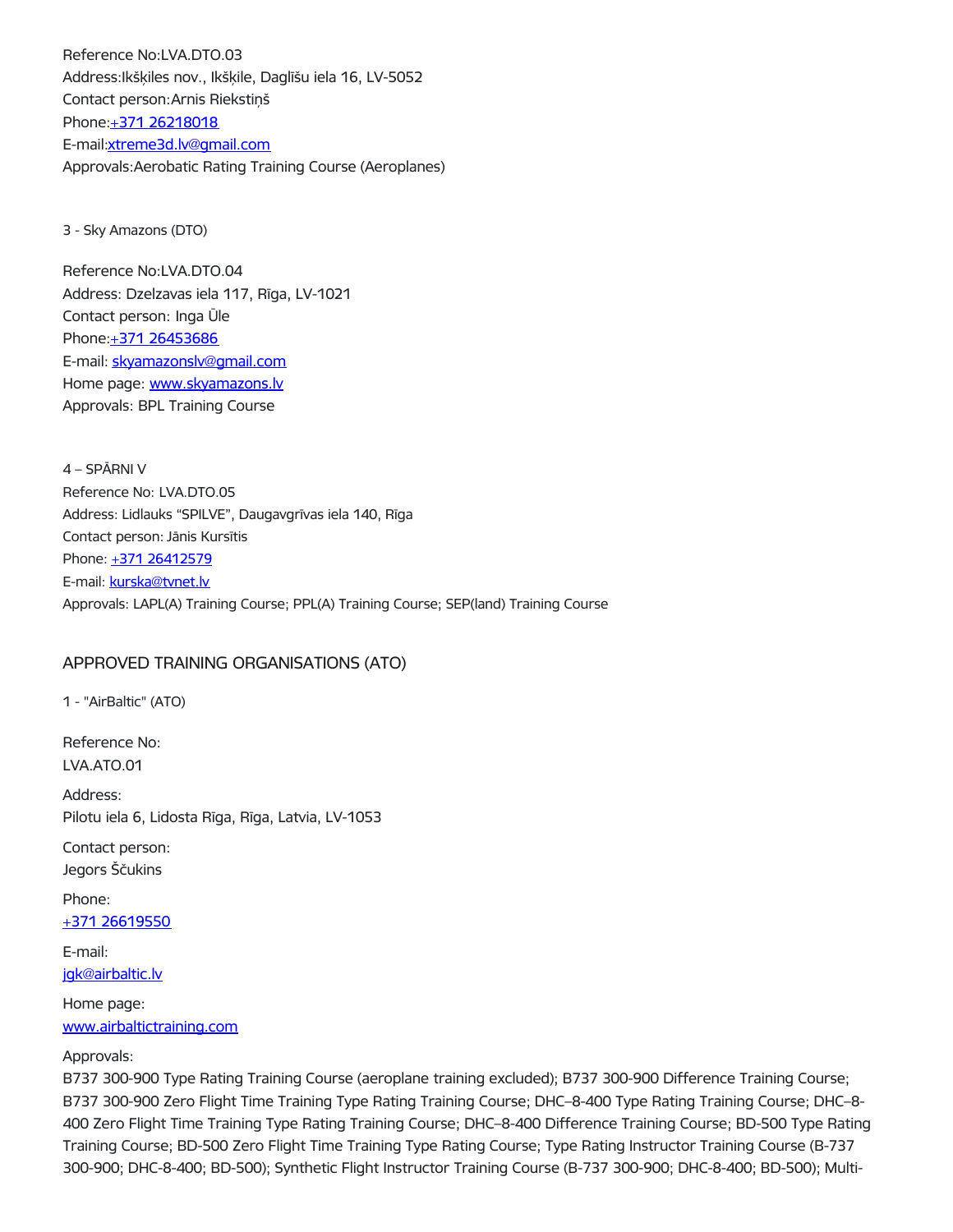Crew Cooperation Course including APS MCC course; ATP integrated course — Aeroplanes; FI(A) Training course; IRI(A) Training course; CRI (multi-engine aeroplane) Training Course; SEP(land) Training Course; MEP(land) Training Course; IR(A) Modular Flying Training Course, PPL(A) Training Course; CPL modular flying training course - Aeroplanes

2 - ERIVA ATO

Reference No: LVA.ATO.03

Address:

Skultes iela 50/15, Skulte, Mārupes novads, LV - 2108, Latvija

Contact person: Inese Kosevaja

Phone: +371 [26393513](tel:+371%2026393513)

E-mail:

[training@eriva.lv](mailto:training@eriva.lv)

Home page:

[www.eriva.lv](http://www.eriva.lv/)

Approvals:

PPL(A) Training Course; PPL(H) Training Course; PPL(A) Night rating course; PPL(H) Night rating course; ATP modular course - Aeroplanes; ATP modular course - Helicopters; IR(A) modular flying training course; IR(H) modular flying training course; CPL modular flying training course - Aeroplanes; CPL modular flying training course - Helicopters; IRI(A) training course; FI(A) training course; Helicopter AW109 Type Rating Course; Helicopter AW109 Type Rating Instructor Course. Helicopter Bell 206 Type Rating Course, SEP(Land) Training Course; CL65 Type Rating Training Course excluding aeroplane training; Multi-crew cooperation training course combined with CL65 initial type rating training; Helicopter A119 Type Rating Course; AMB 135/145 Type Rating Training Course (Aeroplane Training excluded); EMB 135/145 Zero Flight Time Training Type Rating Training Course (suspendend).

3 - SIA "BCAT" (ATO)

Reference No: LVA.ATO.04

Address: Bruņinieku iela 66-9, Rīga, Latvia, LV-1009

Contact person: Olga Kotova

Phone: +371 [29223536](tel:+371%2029223536)

E-mail: [olga.kotova@bcat.lv](mailto:olga.kotova@bcat.lv)

Home page:

[www.bcat.lv](http://www.bcat.lv/)

Approvals:

F-50 Type Rating Course (Aeroplane Training Excluded); F-70/100 Type Rating Course (Aeroplane Training Excluded) - F-50 / F70/100 Synthetic Flight Instructor Course.

4 - SIA "TMG" (ATO)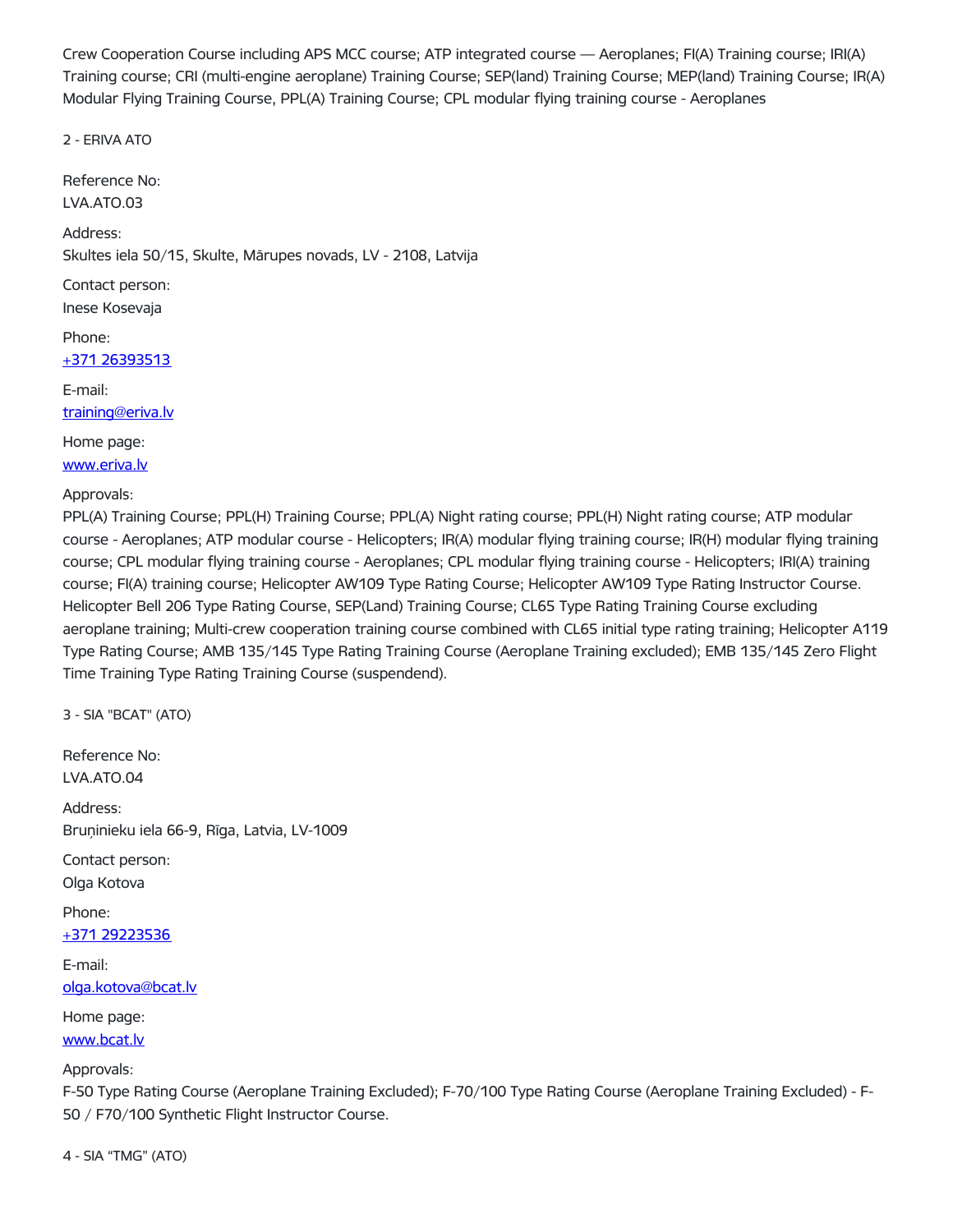Reference No: LVA.ATO.07

Address: Baltezera iela 36, Baltezers, Latvia LV-2164

Contact person: Andris Vicinskis

Phone:

+371 [29259085](tel:+371%2029259085)

E-mail: [info@tmg-ato.com](mailto:info@tmg-ato.com)

Home page: [www.TMG-ATO.com](http://www.tmg-ato.com/)

#### Approvals:

LAPL(A) — Training course;PPL(A) Training Course;ATP modular course – Aeroplanes;TMG Class Rating Training Course;SEP(Land) Training Course;LAPL(A) — Extension of privileges to TMG;LAPL(A) — Extension of privileges to SEP;LAPL(S) — Extension of privileges to TMG;SPL — Extension of privileges to TMG.

5 - SIA "AIRTRAINING GROUP« (ATO)

Reference No: LVA.ATO.08

Address: Slokas 79a, Rīga, Latvia, LV-1007

Contact person: Dmitry Kushinichev

Phone:

+371 [29211172](tel:+371%2029211172)

E-mail: [ht@airtraining.eu](mailto:ht@airtraining.eu)

Home page:

[www.airtraining.lv](http://www.airtraining.lv/)

Approvals:

PPL(A) Training Course; PPL (A) Night rating course; SEP(Land) Training Course; IR(A) Modular flying training course; ATP modular course – Aeroplanes; FI(A) training course

6 - SIA "GM Training" (ATO)

Reference No: LVA.ATO.10

Address: "Kalniņi", Jumprava, Jumpravas parish., Lielvārde Local Municipality., Latvia, LV-5022

Contact person:

Kaspars Ieviņš

Phone:

## +371 [26577909](tel:+371%2026577909)

E-mail: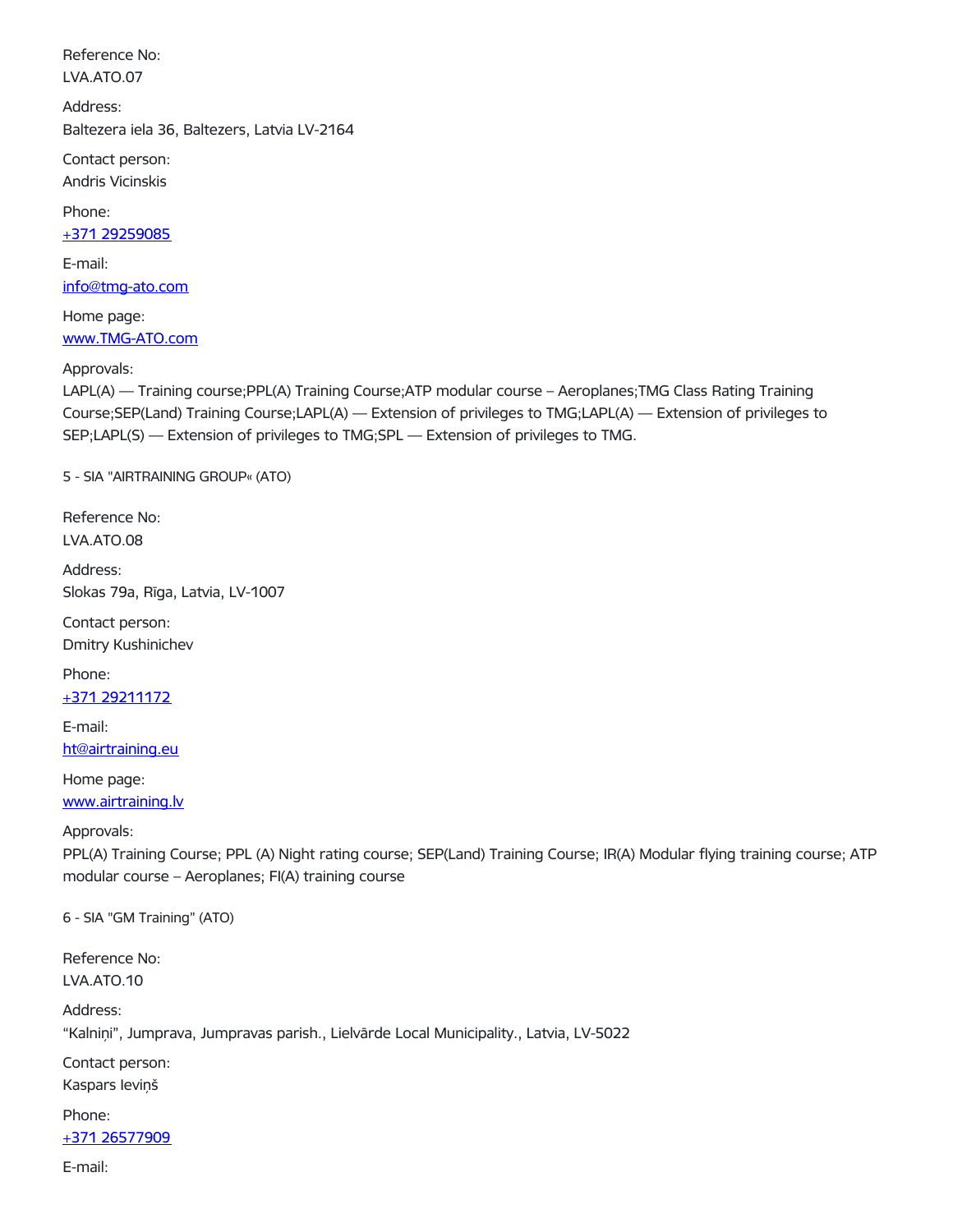#### [kaspars@gmhelitraining.com](mailto:kaspars@gmhelitraining.com)

# Home page: [www.gmhelitraining.com](http://www.gmhelitraining.com/)

Approvals:

PPL(H) training course; PPL(H) night rating course; Cabri G2 type rating course; Bell 206 type rating course; AS 350 / EC130 type rating course, CPL modular training course- Helicopters

## FSTD QUALIFICATION CERTIFICATE HOLDERS (FSTD)

1 - "Air Baltic Training", SIA (FSTD)

Reference No: LVA.FSTD.02

Address: Pilotu iela 6, Lidosta "Rīga", Mārupes nov., LV – 1053, Latvia

Contact person: Vilmantas Mazonas

Phone: +371 [20218614](tel:+371%2020218614)

E-mail: [vmo@airbaltic.lv](mailto:vmo@airbaltic.lv)

Home page: [www.airbaltictraining.com](http://www.airbaltictraining.com/)

Approvals: FNPT II (Da42)

2 - "Air Baltic Training", SIA (FSTD)

Reference No: LVA.FSTD.03

Address: Pilotu iela 6, Lidosta "Rīga", Mārupes nov., LV – 1053, Latvia

Contact person: Vilmantas Mazonas

Phone:

+371 [20218614](tel:+371%2020218614)

E-mail: [vmo@airbaltic.lv](mailto:vmo@airbaltic.lv)

Home page: [www.airbaltictraining.com](http://www.airbaltictraining.com/)

Approvals: FNPT II (Da40)

3 - "Air Baltic Training", SIA (FSTD)

Reference No: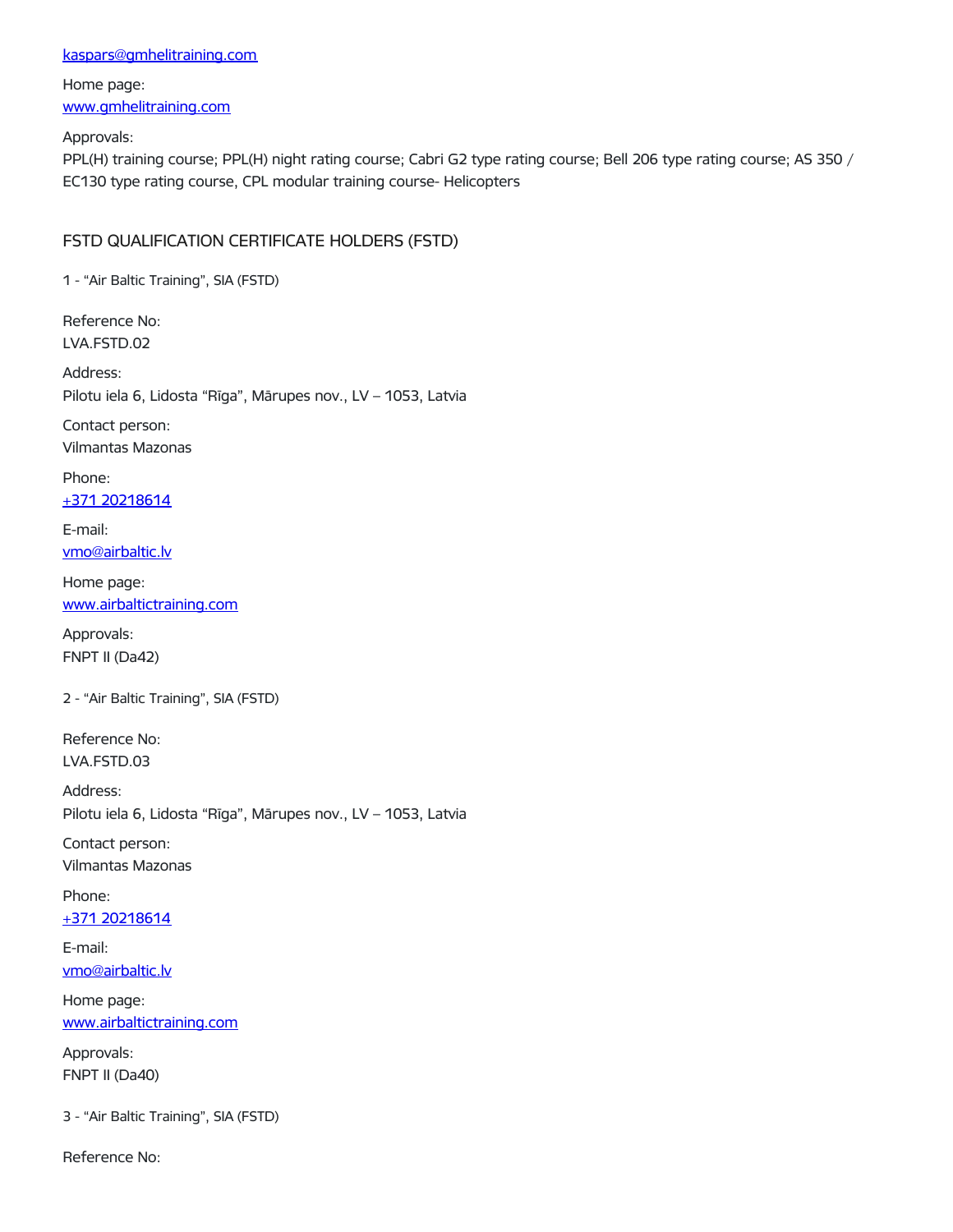#### LVA.FSTD.04

Address: Pilotu iela 6, Lidosta "Rīga", Mārupes nov., LV – 1053, Latvia

Contact person: Vilmantas Mazonas

Phone:

+371 [20218614](tel:+371%2020218614)

E-mail: [vmo@airbaltic.lv](mailto:vmo@airbaltic.lv)

Home page: [www.airbaltictraining.com](http://www.airbaltictraining.com/)

Approvals: FFS BD-500-1A10 (A220-100) (level D)

4 - "Air Baltic Training", SIA (FSTD)

Reference No: LVA.FSTD.05

Address: Pilotu iela 6, Lidosta "Rīga", Mārupes nov., LV – 1053, Latvia

Contact person: Vilmantas Mazonas

Phone:

+371 [20218614](tel:+371%2020218614)

E-mail: [vmo@airbaltic.lv](mailto:vmo@airbaltic.lv)

Home page: [www.airbaltictraining.com](http://www.airbaltictraining.com/)

Approvals: FFS BD-500-1A11 (A220-300) (level D)

5 - "ERIVA FSTD"

Reference No: LVA.FSTD.06

Address: Skultes iela 50/15, Skulte, Mārupes novads, LV - 2108, Latvija

Contact person: Inese Kosajeva

Phone:

+371 [26393513](tel:+371%2026393513)

E-mail:

[cmm@eriva.lv](mailto:cmm@eriva.lv)

Home page: <https://www.eriva.lv/lv>